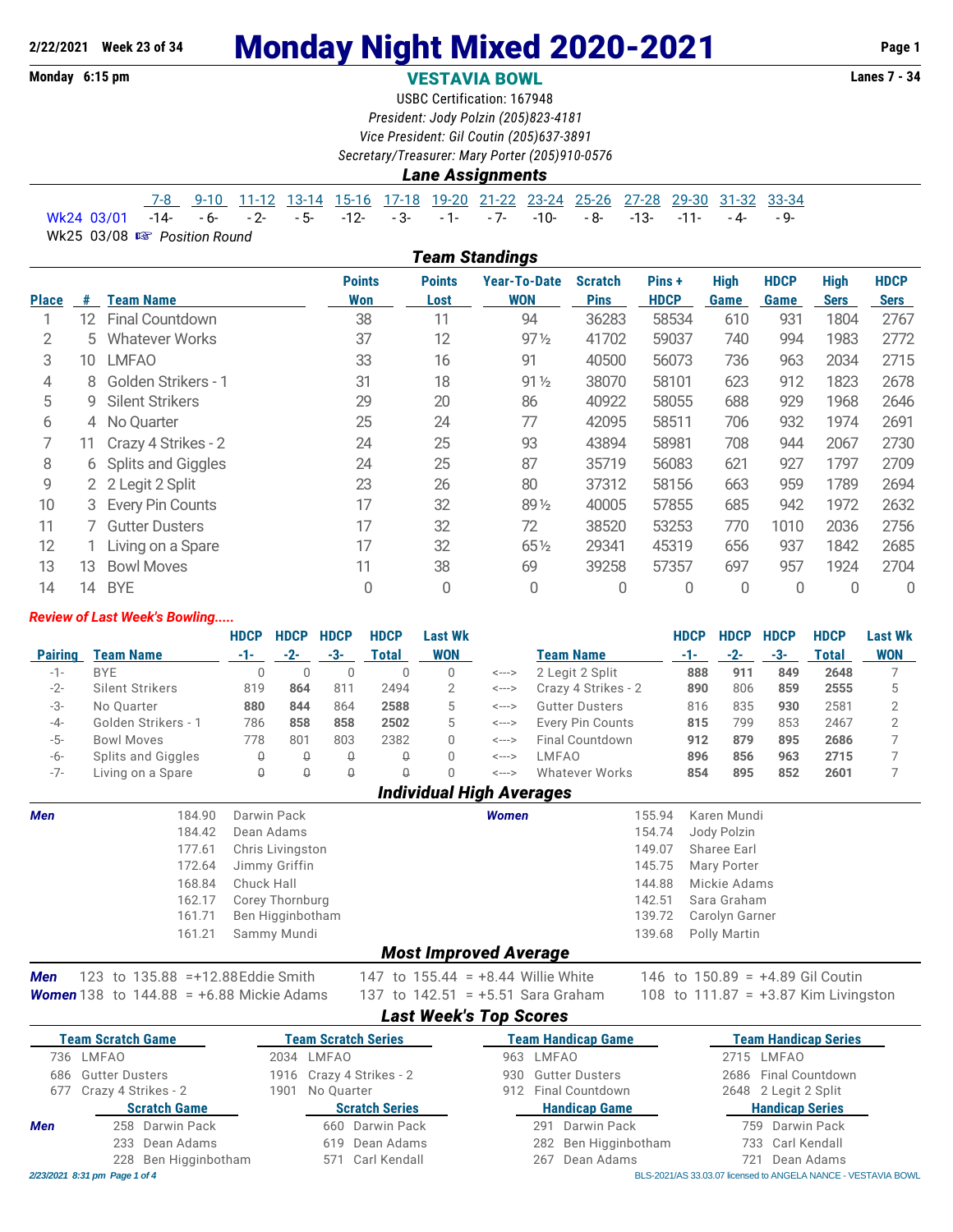### **2/22/2021 Week 23 of 34 Monday Night Mixed 2020-2021 Page 2**

### **Monday 6:15 pm VESTAVIA BOWL Lanes 7 - 34**

#### *Last Week's Top Scores - Continued*

- 
- 
- Jody Polzin
- 459 Mary Porter
- *Women* 198 Mary Porter 462 Sharee Earl 265 Mary Porter 682 Sally Whitson Phyllis Rowser 445 Sara Graham 245 Phyllis Rowser 660 Mary Porter

#### *Season High Scores*

|       | <b>Team Scratch Game</b>     |            |                   | <b>Team Scratch Series</b> |      |       | <u>Team Handicap Game</u> |      | <b>Team Handicap Series</b>              |  |  |  |  |
|-------|------------------------------|------------|-------------------|----------------------------|------|-------|---------------------------|------|------------------------------------------|--|--|--|--|
| 770   | <b>Gutter Dusters</b>        |            |                   | 2067 Crazy 4 Strikes - 2   | 1010 |       | <b>Gutter Dusters</b>     | 2772 | <b>Whatever Works</b>                    |  |  |  |  |
| 740   | <b>Whatever Works</b>        | 2036       |                   | <b>Gutter Dusters</b>      | 994  |       | <b>Whatever Works</b>     | 2767 | Final Countdown                          |  |  |  |  |
| 736   | LMFAO                        | 2034 LMFAO |                   |                            | 963  | LMFAO |                           | 2756 | <b>Gutter Dusters</b>                    |  |  |  |  |
| 708   | Crazy 4 Strikes - 2          | 1983       |                   | <b>Whatever Works</b>      | 959  |       | 2 Legit 2 Split           | 2730 | Crazy 4 Strikes - 2                      |  |  |  |  |
| 706   | No Quarter                   | 1974       | No Quarter        |                            | 957  |       | <b>Bowl Moves</b>         |      | 2715 LMFAO                               |  |  |  |  |
| 697   | <b>Bowl Moves</b>            | 1972       |                   | Every Pin Counts           | 944  |       | Crazy 4 Strikes - 2       |      | 2709 Splits and Giggles                  |  |  |  |  |
| 688   | Silent Strikers              | 1968       |                   | Silent Strikers            | 942  |       | <b>Every Pin Counts</b>   | 2704 | <b>Bowl Moves</b>                        |  |  |  |  |
| 685   | Every Pin Counts             | 1924       | <b>Bowl Moves</b> |                            | 937  |       | Living on a Spare         | 2694 | 2 Legit 2 Split                          |  |  |  |  |
| 663   | 2 Legit 2 Split              | 1842       |                   | Living on a Spare          | 932  |       | No Quarter                | 2691 | No Quarter                               |  |  |  |  |
| 656   | Living on a Spare            | 1823       |                   | Golden Strikers - 1        | 931  |       | Final Countdown           | 2685 | Living on a Spare                        |  |  |  |  |
| 623   | Golden Strikers - 1          | 1804       |                   | <b>Final Countdown</b>     | 929  |       | Silent Strikers           | 2678 | Golden Strikers - 1                      |  |  |  |  |
| 621   | Splits and Giggles           | 1797       |                   | <b>Splits and Giggles</b>  | 927  |       | <b>Splits and Giggles</b> | 2646 | <b>Silent Strikers</b>                   |  |  |  |  |
| 610   | <b>Final Countdown</b>       | 1789       |                   | 2 Legit 2 Split            |      |       | 912 Golden Strikers - 1   |      | 2632 Every Pin Counts                    |  |  |  |  |
|       | <b>Scratch Game</b>          |            |                   | <b>Scratch Series</b>      |      |       | <b>Handicap Game</b>      |      | <b>Handicap Series</b>                   |  |  |  |  |
| Men   | 269 Dean Adams               |            |                   | 660 Darwin Pack            |      |       | 315 John Clark            |      | 788<br>Corey Thornburg                   |  |  |  |  |
|       | 265 Jimmy Griffin            |            | 659               | Dean Adams                 |      |       | 312 Jimmy Griffin         |      | 770 Willie White                         |  |  |  |  |
|       | 258 Darwin Pack              |            | 626               | Corey Thornburg            |      |       | 308 Corey Thornburg       |      | Chuck Hall<br>767                        |  |  |  |  |
|       | 255 Chris Livingston         |            | 618               | Jimmy Griffin              |      |       | 297 Vernon Smith          |      | 762<br>JR Gunn                           |  |  |  |  |
|       | Corey Thornburg<br>254       |            | 618               | Chris Livingston           |      | 296   | Chris Livingston          |      | Darwin Pack<br>759                       |  |  |  |  |
|       | John Clark<br>247            |            | 611               | Chuck Hall                 |      | 291   | Darwin Pack               |      | 755 Sammy Mundi                          |  |  |  |  |
|       | 235 Chris Donze              |            | 593               | Sammy Mundi                |      | 291   | Chris Donze               |      | 752<br>Floyd Cox                         |  |  |  |  |
|       | 234 Sammy Mundi              |            |                   | 582 JR Gunn                |      | 291   | Dean Adams                |      | John Clark<br>749                        |  |  |  |  |
|       | 234 Chuck Hall               |            |                   | 575 Willie White           |      | 289   | Jack Porter               |      | 747                                      |  |  |  |  |
|       | 232 Willie White             |            | 572               | Ben Higginbotham           |      | 288   | Sammy Mundi               |      | Jimmy Griffin<br>Chris Donze<br>747      |  |  |  |  |
|       | 230 Vernon Smith             |            |                   | 572 Chris Donze            |      |       | 287 Willie White          |      | 746<br>Chris Livingston                  |  |  |  |  |
|       | 228 Ben Higginbotham         |            | 571               | Carl Kendall               |      | 286   | Chuck Hall                |      | Jack Porter<br>741                       |  |  |  |  |
|       | 226 JR Gunn                  |            | 563               | Ernest Canada              |      |       | 286 JR Gunn               |      | 740<br>Vernon Smith                      |  |  |  |  |
|       | 225 Jack Porter              |            | 560               |                            |      |       |                           |      | 739                                      |  |  |  |  |
|       | 222 Carl Kendall             |            |                   | Floyd Cox                  |      |       | 286 Floyd Cox             |      | Wayne Graham<br>736<br><b>Gil Coutin</b> |  |  |  |  |
|       | 222 Floyd Cox                |            |                   | 550 Wayne Graham           |      |       | 282 Ben Higginbotham      |      |                                          |  |  |  |  |
|       |                              |            |                   |                            |      |       |                           |      |                                          |  |  |  |  |
| Women | Mary Porter<br>211           |            | 537               | Jody Polzin                |      | 278   | Mary Laughlin             |      | Mary Laughlin<br>743                     |  |  |  |  |
|       | 209 Sharee Earl              |            | 522               | Karen Mundi                |      | 277   | Mary Porter               |      | Carol Thornburg<br>742                   |  |  |  |  |
|       | Jody Polzin<br>204           |            | 499               | Mary Porter                |      | 274   | Sara Graham               |      | Polly Martin<br>724                      |  |  |  |  |
|       | 200 Sara Graham              |            | 499               | Carol Thornburg            |      | 273   | Sharee Earl               |      | 714<br>Lisa Raco                         |  |  |  |  |
|       | 198 Lisa Raco                |            | 498               | Lisa Raco                  |      | 270   | Lisa Raco                 |      | 710<br>Valorie Pack                      |  |  |  |  |
|       | 193 Polly Martin             |            | 494               | Mary Laughlin              |      | 269   | Carol Thornburg           |      | 708<br><b>Phyllis Rowser</b>             |  |  |  |  |
|       | 193 Mary Laughlin            |            | 491               | Valorie Pack               |      | 267   | Polly Martin              |      | 705<br>Jody Polzin                       |  |  |  |  |
|       | Karen Mundi<br>191           |            | 490               | Polly Martin               |      | 267   | <b>Beverly Acton</b>      |      | 701<br>Kim Livingston                    |  |  |  |  |
|       | 188 Valorie Pack             |            | 490               | Sharee Earl                |      | 265   | Kim Livingston            |      | Linda Graham<br>700                      |  |  |  |  |
|       | <b>Phyllis Rowser</b><br>188 |            | 490               | Sara Graham                |      | 263   | Phyllis Rowser            |      | Sara Graham<br>698                       |  |  |  |  |
|       | 186 Carol Thornburg          |            | 483               | <b>Phyllis Rowser</b>      |      | 262   | Jody Polzin               |      | Mickie Adams<br>696                      |  |  |  |  |
|       | 180 Carolyn Garner           |            | 483               | Mickie Adams               |      | 261   | Valorie Pack              |      | 694<br>Mary Porter                       |  |  |  |  |
|       | Beverly Acton<br>179         |            | 469               | Carolyn Garner             |      | 253   | Carolyn Garner            |      | 693<br>Karen Mundi                       |  |  |  |  |
|       | 173 Mickie Adams             |            | 433               | Linda Graham               |      | 252   | Sally Whitson             |      | 690<br>Diana Smith                       |  |  |  |  |
|       | 166 Joan Bearden             |            | 426               | <b>Beverly Acton</b>       |      |       | 252 Linda Graham          |      | 690<br><b>Beverly Acton</b>              |  |  |  |  |
|       | 166 Kim Livinaston           |            |                   |                            |      |       |                           |      |                                          |  |  |  |  |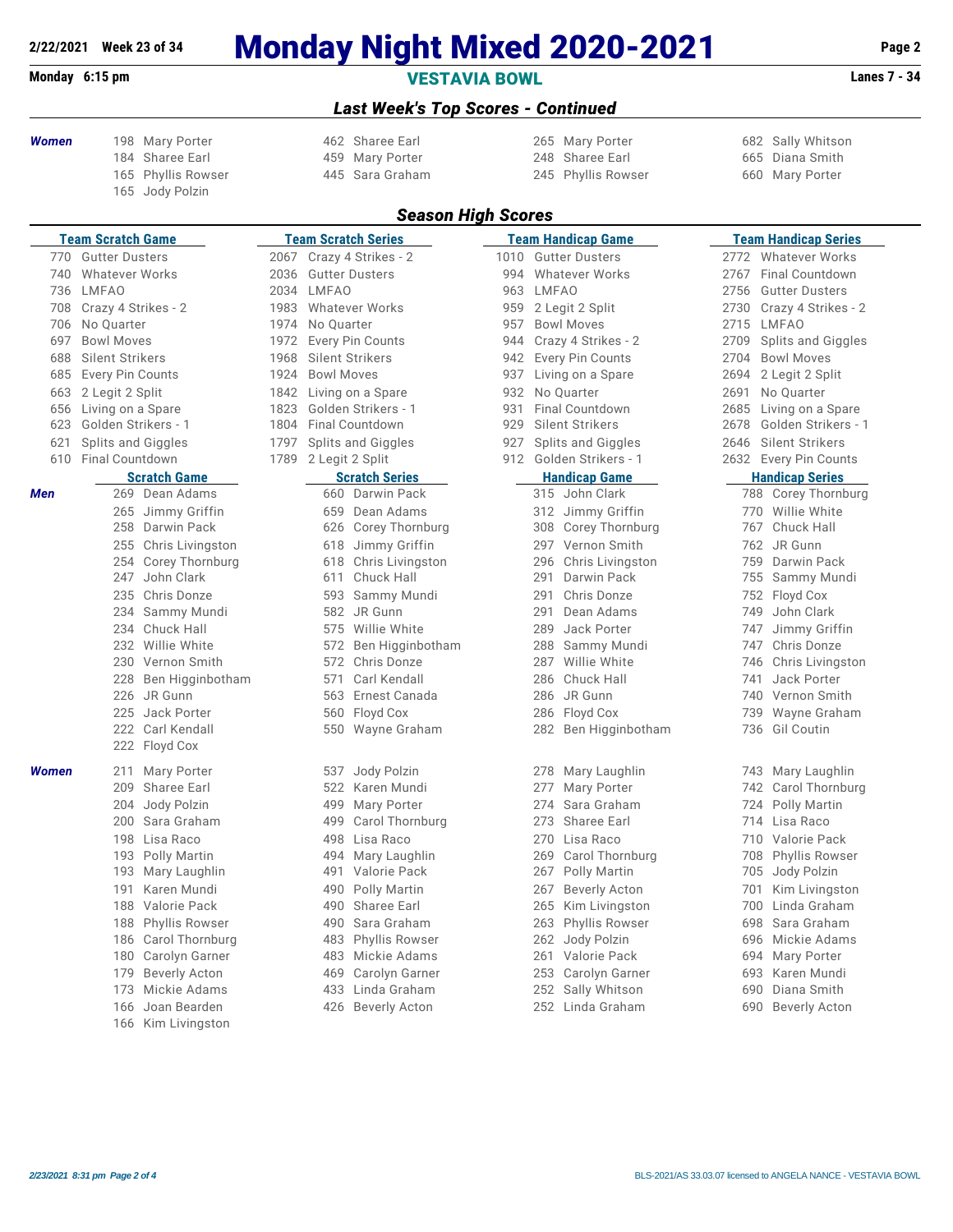## **2/22/2021 Week 23 of 34 Monday Night Mixed 2020-2021 Page 3**

**Monday 6:15 pm VESTAVIA BOWL Lanes 7 - 34**

|                   |                                             |                 |    |                 |             | <b>Team Rosters</b> |            |            |     |                                |                  |             |             |             |                                                                        |
|-------------------|---------------------------------------------|-----------------|----|-----------------|-------------|---------------------|------------|------------|-----|--------------------------------|------------------|-------------|-------------|-------------|------------------------------------------------------------------------|
| <b>Book</b>       |                                             |                 |    |                 |             |                     |            |            |     | <b>HDCP</b>                    | <b>High</b>      | <b>HDCP</b> | <b>High</b> | <b>HDCP</b> | Pins+                                                                  |
| <b>Avg</b>        | <b>Name</b>                                 | <b>Avg HDCP</b> |    | <b>Pins Gms</b> |             |                     |            |            |     | <u>-1- -2- -3- Total Total</u> | Game             | <b>Game</b> | <b>Sers</b> | <b>Sers</b> | <b>HDCP</b>                                                            |
|                   | 1 - Living on a Spare                       |                 |    |                 |             |                     |            |            |     |                                |                  |             |             |             |                                                                        |
| 142               | Carol Thornburg                             | 131             | 80 | 6728            | 51          |                     |            |            | 0   | 0                              | 186              | 269         | 499         | 742         | 11414                                                                  |
| 185               | Corey Thornburg                             | 162             | 52 | 6811            | 42          |                     |            |            | 0   | 0                              | 254              | 308         | 626         | 788         | 11296                                                                  |
|                   | <b>VACANT</b>                               | 140             | 72 | 0               | $\mathbf 0$ |                     |            |            | 0   | 0                              | 0                |             | 0           |             | 8268                                                                   |
|                   | <b>VACANT</b>                               | 140             | 72 | 0               | 0           |                     |            |            | 0   | 0                              | 0                |             | 0           |             | 1908                                                                   |
|                   | 2 - 2 Legit 2 Split                         |                 |    |                 |             |                     |            |            |     |                                |                  |             |             |             |                                                                        |
| 137               | Sara L. Graham                              | 142             | 70 | 8978            | 63          | 157                 | 151        | 137        | 445 | 655                            | 200              | 274         | 490         | 698         | 14435                                                                  |
| 123               | Linda L. Graham                             | 123             | 87 | 8513            | 69          | 114                 | 140        | 125        | 379 | 640                            | 165              | 252         | 433         | 700         | 14498                                                                  |
| 123               | <b>Charles Arcara</b>                       | 122             | 88 | 6609            | 54          | 133                 | 157        | 133        | 423 | 690                            | 169              | 259         | 423         | 690         | 13287                                                                  |
| 149               | Wayne Graham                                | 153             | 60 | 10605           | 69          | 178                 | 157        | 148        | 483 | 663                            | 209              | 260         | 550         | 739         | 14664                                                                  |
|                   | 3 - Every Pin Counts                        |                 |    |                 |             |                     |            |            |     |                                |                  |             |             |             |                                                                        |
| 148               | Sharee M. Earl                              | 149             | 63 | 8497            | 57          | 140                 | 138        | 184        | 462 | 654                            | 209              | 273         | 490         | 682         | 13903                                                                  |
| 126               | <b>Beverly Acton</b>                        | 122             | 88 | 4772            | 39          | a112 a112 a112      |            |            | 336 | 600                            | 179              | 267         | 426         | 690         | 12932                                                                  |
| 137               | Pat Caddell                                 | 132             | 79 | 9161            | 69          | 127                 | 113        | 121        | 361 | 595                            | 202              | 279         | 464         | 722         | 13919                                                                  |
| 190               | Austin Stockton                             | 188             | 28 | 6030            |             | 32 a178 a178 a178   |            |            | 534 | 618                            | 225              | 252         | 613         | 694         | 10796                                                                  |
|                   | 4 - No Quarter                              |                 |    |                 |             |                     |            |            |     |                                |                  |             |             |             |                                                                        |
| 144               | Lisa Raco                                   | 137             | 74 | 9106            | 66          | 115                 | 161        | 152        | 428 | 650                            | 198              | 270         | 498         | 714         | 14425                                                                  |
| 152               | Jamie Raco                                  | 154             | 59 | 8813            | 57          | 157                 | 124        | 159        | 440 | 614                            | 213              | 276         | 542         | 728         | 14690                                                                  |
| 174               | Jimmy Griffin                               | 172             | 43 | 7251            | 42          | 211                 | 167        | 155        | 533 | 662                            | 265              | 312         | 618         | 747         | 9720                                                                   |
| 171               | Chris Donze                                 | 160             | 54 | 8198            | 51          | 168                 | 163        | 169        | 500 | 662                            | 235              | 291         | 572         | 747         | 14588                                                                  |
|                   | 5 - Whatever Works                          |                 |    |                 |             |                     |            |            |     |                                |                  |             |             |             |                                                                        |
| 146               | Mary V. Porter                              | 145             | 67 | 9911            | 68          | 198                 | 134        | 127        | 459 | 660                            | 211              | 277         | 499         | 694         | 14584                                                                  |
| 156               | Jack M. Porter                              | 151             | 62 | 10468           | 69          | 149                 | 163        | 144        | 456 | 642                            | 225              | 289         | 549         | 741         | 14803                                                                  |
| 156               | Floyd Cox                                   | 154             | 59 | 9298            | 60          | 138                 | 172        | 169        | 479 | 656                            | 222              | 286         | 560         | 752         | 12811                                                                  |
| 153               | Vernon Smith                                | 156             | 57 | 9360            | 60          | 123                 | 180        | 166        | 469 | 643                            | 230              | 297         | 546         | 740         | 14931                                                                  |
|                   | <b>6 - Splits and Giggles</b>               |                 |    |                 |             |                     |            |            |     |                                |                  |             |             |             |                                                                        |
| 181               | Chris Livingston                            | 177             | 38 | 11722           | 66          |                     |            |            | 0   | 0                              | 255              | 296         | 618         | 746         | 14371                                                                  |
| 108               | Andreia Livingston                          | 109             | 99 | 6114            | 56          |                     |            |            | 0   | 0                              | 149              | 249         | 380         | 683         | 13657                                                                  |
| 108               | Kim Livingston                              | 111             | 98 | 7048            | 63          |                     |            |            | 0   | 0                              | 166              | 265         | 404         | 701         | 14014                                                                  |
| 144               | Harry Livingston                            | 146             | 66 | 8347            | 57          |                     |            |            | 0   | 0                              | 182              | 252         | 477         | 682         | 14041                                                                  |
|                   | 7 - Gutter Dusters                          |                 |    |                 |             |                     |            |            |     |                                |                  |             |             |             |                                                                        |
|                   | 136 Carolyn Garner                          | 139             | 72 | 8383            | 60          | 113                 | 137        | 138        | 388 | 604                            | 180              | 253         | 469         | 688         | 13300                                                                  |
| 168               | Chuck Hall                                  | 168             | 46 | 10637           | 63          | 159                 | 174        | 180        | 513 | 651                            | 234              | 286         | 611         | 767         | 13712                                                                  |
| 183               | Ben Higginbotham                            | 161             | 53 | 7277            | 45          | 160                 | 140        | 228        | 528 | 690                            | 228              | 282         | 572         | 728         | 13025                                                                  |
|                   | <b>VACANT</b>                               | 140             | 72 | 0               |             | 0 v140 v140 v140    |            |            | 420 | 636                            | $\boldsymbol{0}$ |             | 0           |             | 636                                                                    |
|                   | 8 - Golden Strikers - 1                     |                 |    |                 |             |                     |            |            |     |                                |                  |             |             |             |                                                                        |
| 125               | Mary Laughlin                               | 128             | 82 | 8879            | 69          | 104                 | 144        | 149        | 397 | 643                            | 193              | 278         | 494         | 743         | 12055                                                                  |
| 129               | Phyllis Rowser                              | 132             | 79 | 9119            | 69          | <b>120</b>          | 165        | 115        | 400 | 640                            | 188              | 263         | 483         | 708         | 11876                                                                  |
| 142               | Carl Weldon                                 | 140             | 72 | 9719            | 69          | 173                 | 125        | <b>140</b> | 438 | 654                            | 192              | 264         | 466         | 682         | 12143                                                                  |
| 159               | Ernest Canada                               | 150             | 63 | 9501            | 63          | 93                  | <b>128</b> | 158        | 379 | 565                            | 212              | 271         | 563         | 728         | 12062                                                                  |
|                   | 9 - Silent Strikers                         |                 |    |                 |             |                     |            |            |     |                                |                  |             |             |             |                                                                        |
| 164               | Jody L. Polzin                              | 154             | 59 | 10677           | 69          | 114                 | 165        | 118        | 397 | 571                            | 204              | 262         | 537         | 705         | 13915                                                                  |
| 149               | <b>Polly Martin</b>                         | 139             | 72 | 8381            | 60          | 151                 | 145        | 139        | 435 | 651                            | 193              | 267         | 490         | 724         | 13892                                                                  |
|                   | <b>VACANT</b>                               | 140             | 72 | 0               |             | 0 v140 v140 v140    |            |            | 420 | 636                            | 0                |             | 0           |             | 6360                                                                   |
|                   | <b>VACANT</b>                               | 140             | 72 | 0               |             | 0 v140 v140 v140    |            |            | 420 | 636                            | $\boldsymbol{0}$ |             | 0           |             | 7632                                                                   |
| <b>10 - LMFAO</b> |                                             |                 |    |                 |             |                     |            |            |     |                                |                  |             |             |             |                                                                        |
| 138               | Mickie Adams                                | 144             | 68 | 6085            | 42          | 132                 | 130        | 156        | 418 | 619                            | 173              | 246         | 483         | 696         | 9624                                                                   |
| 148               | Keith Hawkins                               | 144             | 68 | 7373            | 51          | 154                 | 182        | 161        | 497 | 704                            | 195              | 264         | 497         | 704         | 11376                                                                  |
| 152               | JR Gunn                                     | 156             | 57 | 8931            | 57          | 150                 | 162        | 188        | 500 | 671                            | 226              | 286         | 582         | 762         | 12259                                                                  |
| 195               | Dean Adams<br>2/23/2021 8:31 pm Page 3 of 4 | 184             | 32 | 8852            | 48          | 233                 | 155        | 231        | 619 | 721                            | 269              | 291         | 659         | 725         | 12105<br>BLS-2021/AS 33.03.07 licensed to ANGELA NANCE - VESTAVIA BOWL |